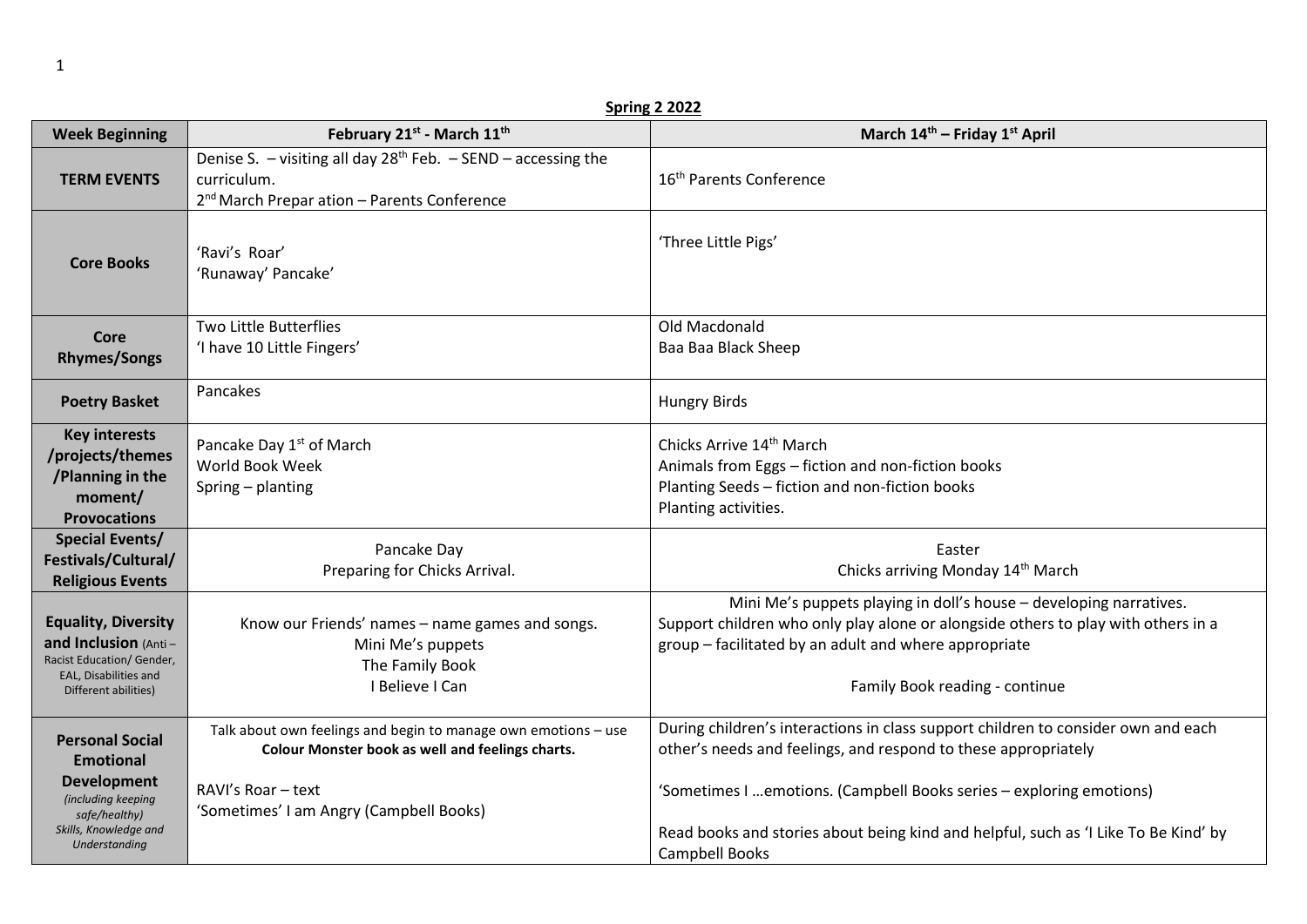|                                                                                                                                  | Try out new activities and build on the skills they are already learned.<br>To enjoying playing circle games, simple board games co-<br>operatively.<br>Become increasingly independent and confident in nursery -teach<br>children to select activities and resources (ensure these are<br>motivating, accessible and labelled), begin to toilet independently,<br>wash and dry hands (properly) explain why they need to wash hands<br>and when, wipe their nose independently, put on their own<br>coats/jackets.<br>Washing Hands - 'I don't to wash my hands!' princess story.<br>'Singing Walrus' - Please and Thank you. Excuse Me. Tidy Up<br>Song. | 'Sometimes I  emotions. (Campbell Books series - exploring emotions)<br>Become increasingly independent and confident in nursery -teach children to select activities<br>and resources (ensure these are motivating, accessible and labelled), begin to toilet<br>independently, wash and dry hands (properly) explain why they need to wash hands and<br>when, wipe their nose independently, put on their own coats/jackets.<br>Washing Hands - 'I don't to wash my hands!' princess story.<br>'Singing Walrus' - Please and Thank you. Excuse Me. Tidy Up Song<br>Opportunities to practise and build on skills they have already learned - eg. new ways of<br>joining materials or learning to use the saw in woodwork. |
|----------------------------------------------------------------------------------------------------------------------------------|-------------------------------------------------------------------------------------------------------------------------------------------------------------------------------------------------------------------------------------------------------------------------------------------------------------------------------------------------------------------------------------------------------------------------------------------------------------------------------------------------------------------------------------------------------------------------------------------------------------------------------------------------------------|-----------------------------------------------------------------------------------------------------------------------------------------------------------------------------------------------------------------------------------------------------------------------------------------------------------------------------------------------------------------------------------------------------------------------------------------------------------------------------------------------------------------------------------------------------------------------------------------------------------------------------------------------------------------------------------------------------------------------------|
| <b>Physical</b><br><b>Development</b><br>Skills, Knowledge and<br>Understanding<br>Activities/Resources/<br><b>Opportunities</b> | Gross - throwing bean bags into and through hoops.<br>Throwing and catching own beanbag - throwing to teacher/friend.<br>Circle games - 'Ring a round a rosie' - move in circle together.<br>Farmers in the Dell. - move in circle.<br>Fine MotorTo learn early woodwork skills and safety rules - introduce<br>tap tap, and using small wooden hammers to tap golf tees into<br>clay/pumpkin. Transferring rice with spoon one bowl to the other.Peg<br>boards (need to order).<br>Threading - pasta - string, pipe cleaners/colanders/threading cards.<br>Playdough - rolling snakes, rolling balls, using a rolling pin, cutting<br>through playdough.   | Gross - throwing bean bags into and through hoops.<br>Throwing and catching own beanbag - throwing to teacher/friend.<br>Circle games - 'Ring a round a rosie' - move in circle together.<br>Hopping and jumping - in and out of hoops, playing hopscotch game.<br>Fine MotorTo learn early woodwork skills and safety rules - introduce tap tap, and using small<br>wooden hammers to tap golf tees into clay/pumpkin. Transferring rice with spoon one bowl to<br>the other. Peg boards (need to order).<br>Threading - pasta - string, pipe cleaners/colanders/ threading cards.<br>Playdough - rolling snakes, rolling balls - 10 frame -<br>using a rolling pin, cutting through playdough                             |
| <b>Communication</b><br>and Language<br>Skills, Knowledge and<br>Understanding<br>Activities/Resources/<br><b>Opportunities</b>  | Develop attention skills, focusing on an activity for an appropriate<br>amount of time. Listen to stories, use visuals/props/instruments to<br>support this. Special interventions to improve attention, such as Bucket<br>Time (see individual assessments)<br>Language related to the Core Books<br>Language related to 'Spring Season' - Planting, Growth<br>Language related to feelings and emotions.<br>Montesorri - Grace and Courtesies - 'Please' - 'Thankyou' - 'Excuse<br>me'                                                                                                                                                                    | Develop attention skills, focusing on an activity for an appropriate amount of time. Listen to<br>stories, use visuals/props/instruments to support this. Special interventions to improve<br>attention, such as Bucket Time (see individual assessments)<br>Language related to 'light and dark - night, day, morning, afternoon, evening.<br>Language related to feelings and emotions.<br>Montesorri - Grace and Courtesies - 'Please' - 'Thank you' - 'Excuse me'                                                                                                                                                                                                                                                       |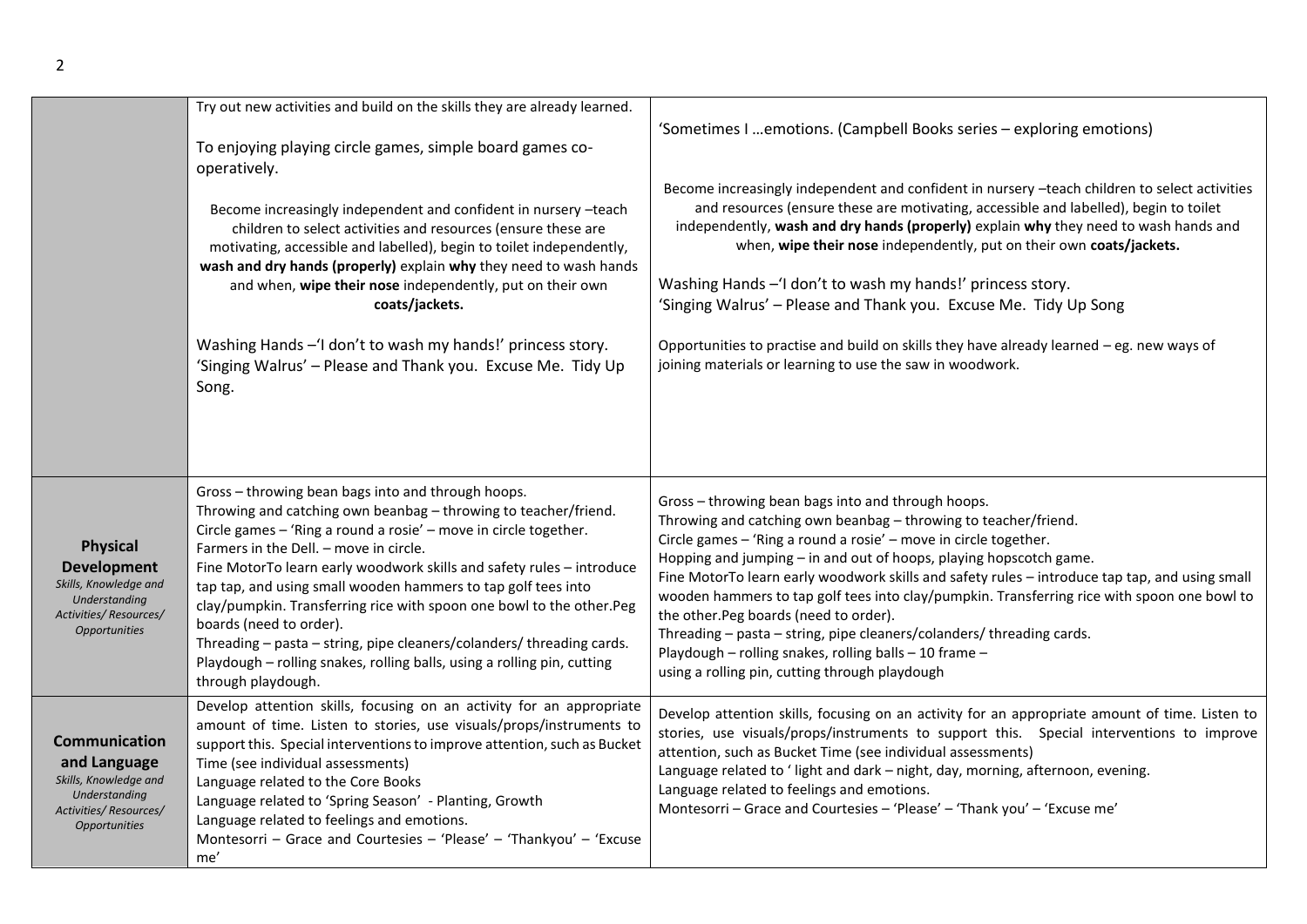|                                                                                                                              |                                                                                                                                                                                                                                                                                                                                                                                                                                | Model sentences of appropriate length for the child with whom you are communicating.<br>This could be, "Seed in pot," or "You put the seed in the pot," or "You put the seed in the<br>pot so that it can begin to grow."                                                                                                                                                                                                      |  |  |  |  |
|------------------------------------------------------------------------------------------------------------------------------|--------------------------------------------------------------------------------------------------------------------------------------------------------------------------------------------------------------------------------------------------------------------------------------------------------------------------------------------------------------------------------------------------------------------------------|--------------------------------------------------------------------------------------------------------------------------------------------------------------------------------------------------------------------------------------------------------------------------------------------------------------------------------------------------------------------------------------------------------------------------------|--|--|--|--|
| <b>Makaton Sign(s) of</b><br>the Week                                                                                        | Start, finish, book, read,                                                                                                                                                                                                                                                                                                                                                                                                     | book, read,                                                                                                                                                                                                                                                                                                                                                                                                                    |  |  |  |  |
| Literacy<br>Skills, Knowledge and<br>Understanding<br>Activities/Resources/<br><b>Opportunities</b>                          | Become familiar with Core Book<br>Recite as a group $-$ acting out the story adults support<br>Begin to recognise own name - select own badge.<br>Mark making on black paper - fireworks, space pictures.<br>Experiment with colour and mark making using different media.<br>Name Cards-<br>Follow a picture recipe to make pancakes<br>Copying pattern cards in sand tray.<br>Learn to write the First Letter in their Name. | Become familiar with Core Book<br>Recite as a group $-$ acting out the story adults support<br>Begin to recognise own name - select own badge.<br>Mark making on black paper - fireworks, space pictures.<br>Experiment with colour and mark making using different media.<br>Name Cards-<br>Follow a picture recipe to make pancakes<br>Copying pattern cards in sand tray.<br>Learn to write the First Letter in their Name. |  |  |  |  |
| <b>Mathematics</b><br>Skills, Knowledge and<br>Understanding<br>Activities/Resources/<br><b>Opportunities</b>                | Math Trajectories - Activities $-1:1$ - Small groups - Group<br>time.<br>Dominoes - (different kinds - matching pictures, matching dots,<br>On-going provision                                                                                                                                                                                                                                                                 | Math Trajectories - Activities - 1:1 - Small groups - Group time.<br>Dominoes - (different kinds - matching pictures, matching dots<br>On-going provision                                                                                                                                                                                                                                                                      |  |  |  |  |
| <b>Understanding the</b><br>World<br>Skills, Knowledge and<br>Understanding<br>Activities/Resources/<br><b>Opportunities</b> | Seasons - Spring - Earth rotating around the sun.<br>Globes - make a from Paper Mache - support<br>Animals that come from eggs, animals that are born.                                                                                                                                                                                                                                                                         | Night Time and Day Time - ordering routines of the day.<br>Animals that come from Eggs.<br>Planting                                                                                                                                                                                                                                                                                                                            |  |  |  |  |
| <b>Expressive Arts and</b><br><b>Design</b><br>Skills, Knowledge and<br>Understanding<br>Activities/Resources/               | <b>Helicopter Stories</b><br>Whole Group Singing - Building up a repertoire of our<br>favourite songs -<br>Self-Portrait – for new children and $2^{nd}$ for other children to<br>show progress.<br>Paper Mache                                                                                                                                                                                                                | <b>Helicopter Stories</b><br><b>Dragons</b><br>https://www.youtube.com/watch?v=2weW4Py1slM<br>Printiing                                                                                                                                                                                                                                                                                                                        |  |  |  |  |
| <b>Letters and Sounds</b>                                                                                                    | Letters and sounds - rhythm and rhyme.<br>Read and listen to rhyming stories                                                                                                                                                                                                                                                                                                                                                   | Letters and sounds - rhythm and rhyme<br>Read and listen to rhyming stories<br>Favourite rhymes - predicting rhymes<br>$\bullet$                                                                                                                                                                                                                                                                                               |  |  |  |  |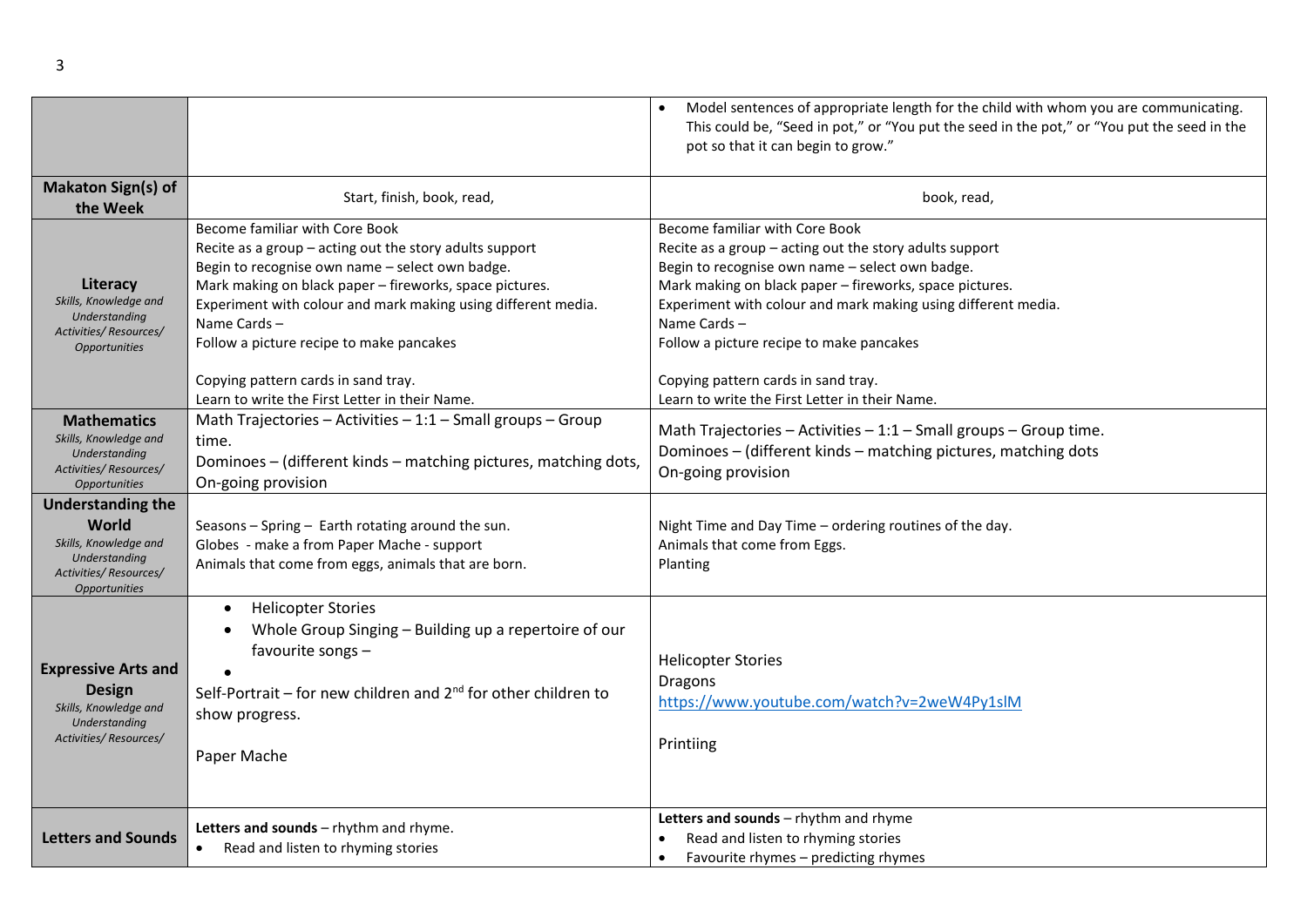|              | Move to the beat ('Step in Time') Clapping out syllables in children's<br>names - names of familiar objects - 'hel-i-cop-ter' - el-eph-ant' etc. | Rhyming soup |  |  |  |  |
|--------------|--------------------------------------------------------------------------------------------------------------------------------------------------|--------------|--|--|--|--|
| <b>Other</b> |                                                                                                                                                  |              |  |  |  |  |